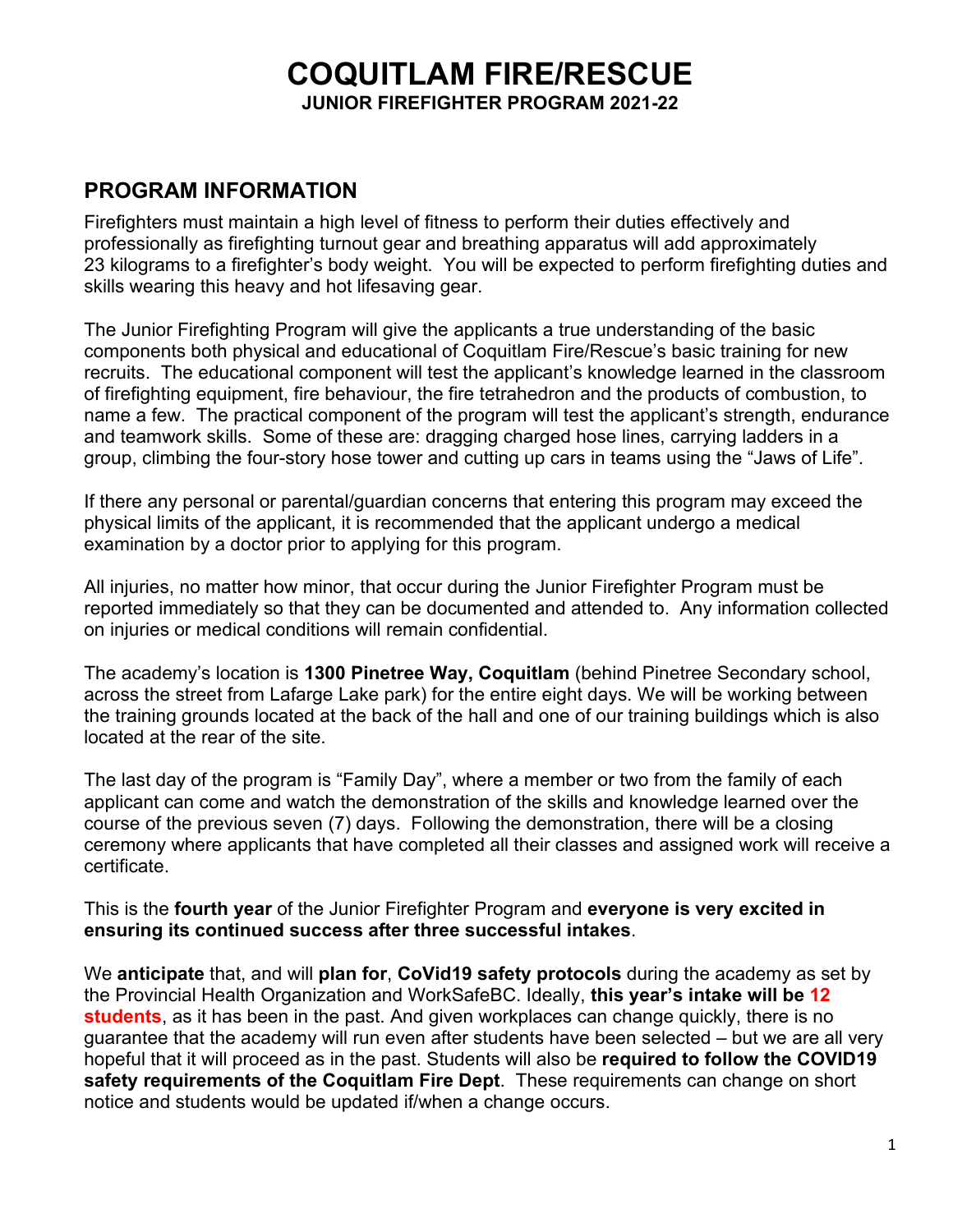# **APPLICATION INSTRUCTIONS**

- **Read all the information contained in this package first** to understand the program
- **Complete** and **gather:**
	- (for your reference, it might be a good idea to  $\boxtimes$  once you have completed/collected the following):
		- **Letter of Intent** outlining your desire to be part of this Junior Firefighter Program… please make clear **how this program fits into your educational and career plans**
		- **Diploma Verification Form** (see your counselor)
		- **Absence & Late Reports** (see your counselor)
		- **Pages 6 17: student applicant will type in all answers, print off** pages 6-17 and **obtain all necessary signatures** (keep pages 1-5 for your reference)
- Submit completed applications (**unstapled** and in a **large envelope**) to your **high school counselor** no later than **Friday, December 10, 2021**. **Late/incomplete applications may not be accepted**.

# **TIMELINE**

- **December 10, 2021** : Application submission deadline to your counselor
- **December 13, 2021 January 14, 2022** : internal review of applications by Coquitlam Fire/Rescue, Police Criminal Record Check, and SD43 Coquitlam
- **December 13, 2021 January 14, 2022** : SD43 personnel will collect your letters of reference (see last question in Who Am I? section of application)
- **January 19, 2022** : Fitness testing beginning at 3.00pm-ish. Location: Pinetree
- **January 27 + 28, 2022** : Personal interviews… need to bring an update Resume with you
- **January 31, 2022** : Final selection of participants will be made
- **February 1 March 4, 2022** : successful applicants will complete Work Exp 12b 'online'
- **February 23, 2022 at 6.30pm** : Parent + Student information meeting. Location: TBD
- **March 11 18, 2022** (inclusive) : Junior Firefighter Program from 9.00am to 5.00pm

# **IF YOU ARE ACCEPTED INTO THE JUNIOR FIREFIGHTER PROGRAM**

Students will:

- be enrolled in **Work Experience 12** '**online**' through Coquitlam Open Learning (**COL**) and **must have all course work completed no later than Friday, March 4, 2022**. Your instructor will be **Joanna Horvath** [\(jhorvath@sd43.bc.ca\)](mailto:jhorvath@sd43.bc.ca) and she will guide you through the course in a timely manner.
- complete a "**Non-Standard School District Worksite Agreement Form**"
- provide **proof of liability insurance** (details on page 4)
- **pay the program fee of \$250** at Parent + Student information meeting in February. Cheques should be made out to: "**Coquitlam SD43**" This fee will cover all program material/resources, including issued clothing and snacks
- supply their own **CSA approved steel toed boots** (the 6" high type)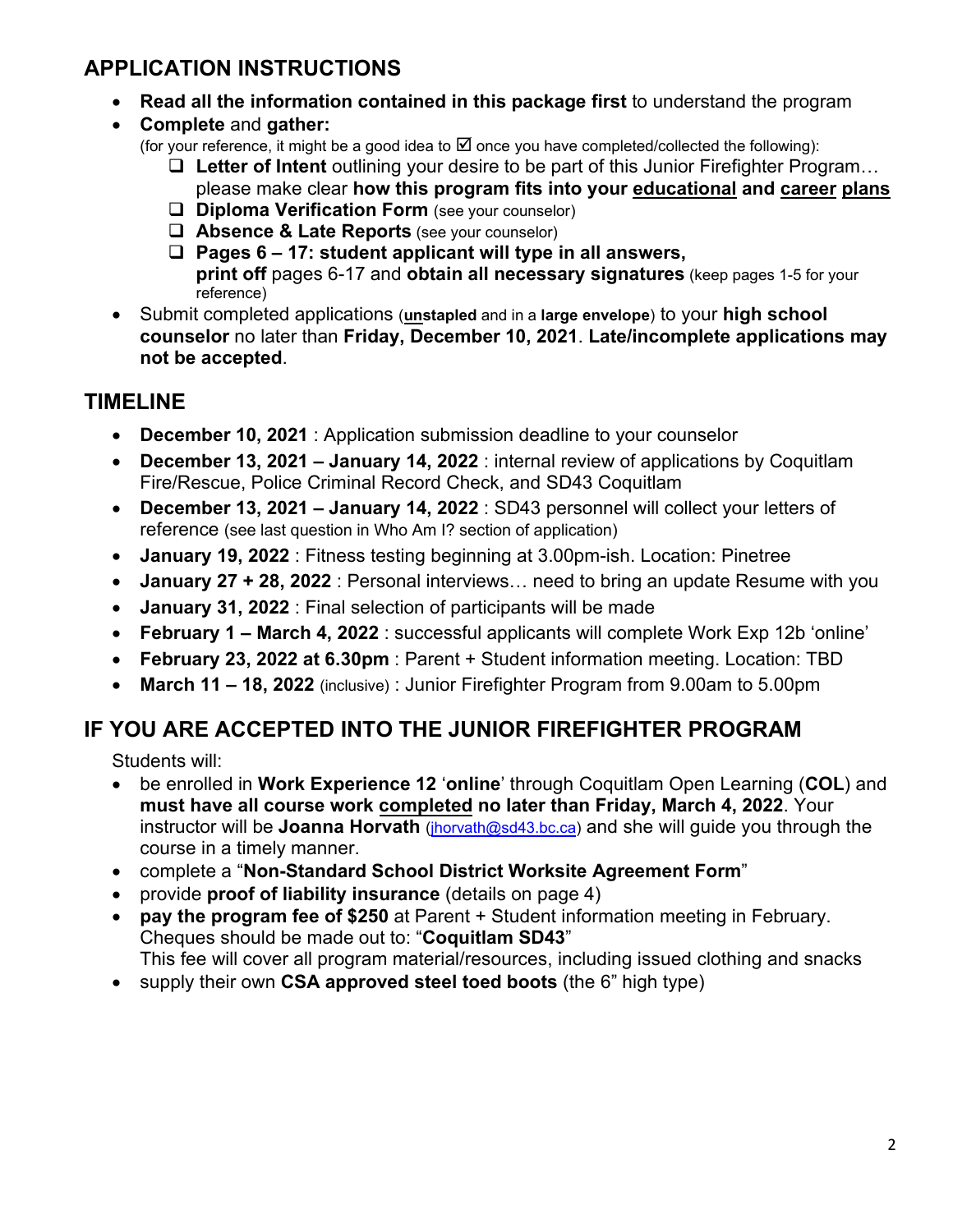# **REQUIREMENTS**

The Junior Firefighter Program is open to **any current grade 11 or 12 student** who is registered in an **SD43 Coquitlam high school**.

Applicants must meet the following criteria to be considered:

- Be 16 years of age by December 31, 2021
- Have a genuine interest in firefighting, volunteering and community service
- Have a good attendance and late record
- Be willing and able to work as part of a team
- Can communicate effectively
- Be physically fit and healthy
- Be a non-smoker during the program
- Relinquish the use of personal devices during the hours of the program
- Strictly adhere to the Coquitlam Fire/Rescue dress code

# **FITNESS INFORMATION**

For those that are not on a regular fitness regime, i.e. working out at least twice a week or playing sports, it is highly recommended that you start exercising now. Passing the run, push-up and situp test may get you into the program but only those who actively participate in a healthy lifestyle (including working out) will have the stamina to make it through the eight (8) intense days of the program.

# **PERSONAL INTERVIEW PREPARATION**

The interview will take place in the latter part of January and you are expected to act and dress as you would for a real job interview. **Please bring 2 updated resumes with you to your interview**.

There will be a small panel (three or four people) from Coquitlam Fire/Rescue and Coquitlam School district interviewing you.

During your interview you may/will be asked about:

- Your school courses and grades
- Your attendance/lates… especially if you excessive lates or absences (i.e. more than 5, ideally no unexcused)
- Past/present employment, volunteer and or sports activities (including fitness testing results)
- Key points from: Who am I?, updated resume, letters of reference, and letter of intent
- Your future career and education plans

It is strongly recommended reviewing:

- Coquitlam Firefighter Recruitment: <https://www.coquitlam.ca/269/Firefighter-Recruitment>
- "Interview Tips" sites (links in right column): <https://www.sd43.bc.ca/CareerPrograms/Pages/EMPLOYMENT.aspx#/=>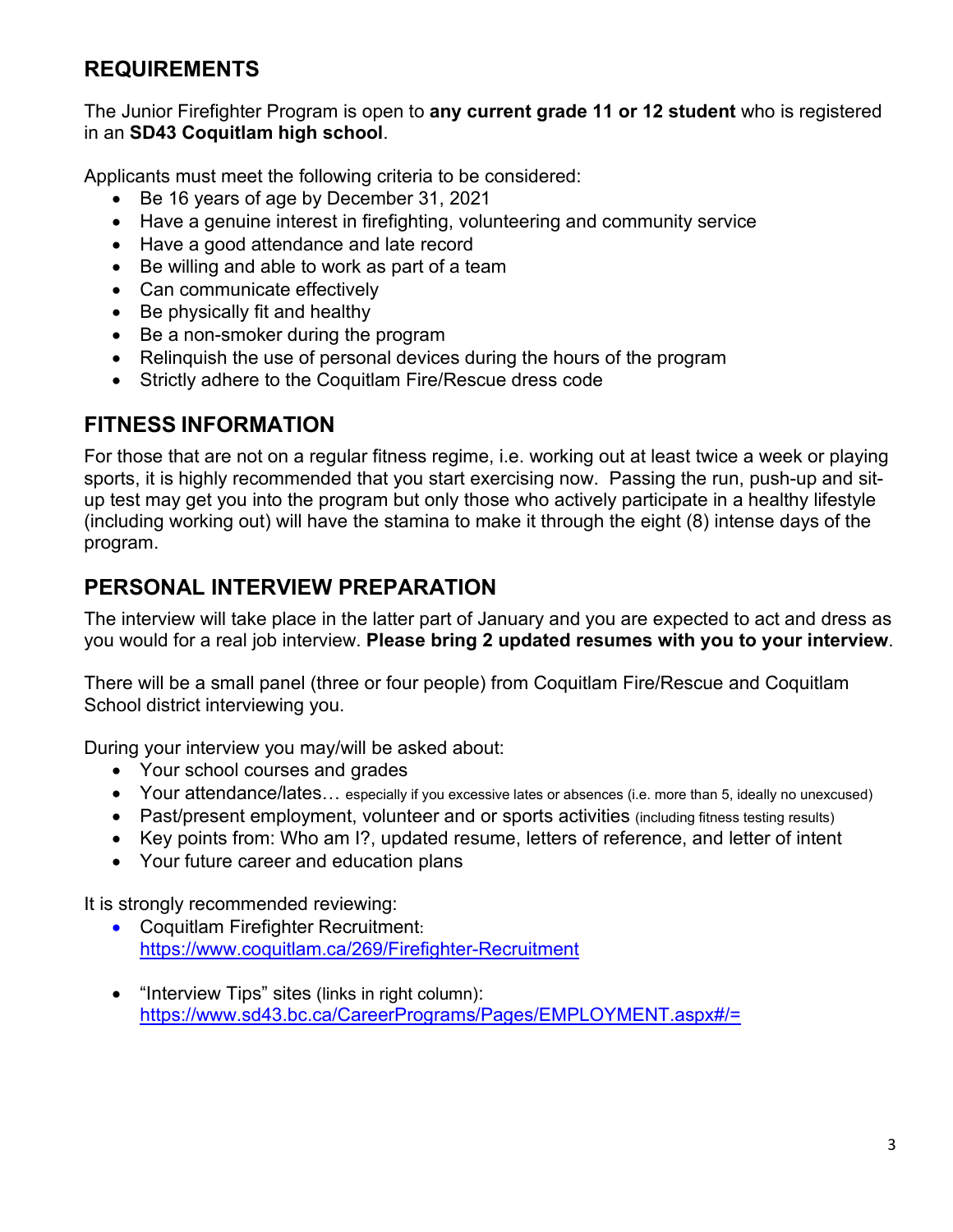# **ACCIDENT AND LIABILITY INSURANCE**

Parents/Guardians:

As part of the Junior Firefighter Program, your son/daughter will also be enrolled in a Work Experience 12 'online' course that is organized and monitored by Joanna Horvath, an SD43 teacher.

Usually, Work Experience placements are made with many different employers and organizations throughout the Lower Mainland (ex: retail store, accounting firm, florist, care home). Worksites are considered either Standard or Non-Standard under the Workers' Compensation Act.

A **Standard Work Site** is a location at which a worker carries out career related tasks and responsibilities under the general supervision of a work-site employer. It also applies to a situation of self-employment. This Standard work site is covered by the Workers' Compensation Act.

A **Non-standard Work Site** is a location created by a school or school board for training students for an occupation or career, or an existing public or private training institution in which a student is placed for training purposes. **Workers' Compensation Board coverage does NOT apply on a Non-standard work site.**

## Important Note:

For the purposes of this Junior Firefighter Program, this **work experience worksite is considered Non-standard.**

It is highly recommended that you review your family's medical plan coverage, mostly around long-term disability, to ensure some liability coverage for your son/daughter participating at this non-standard worksite.

Some students may already have this coverage under their Parent/Guardian or be satisfied with their present coverage.

The coverage is not part of MSP and is usually privately arranged through an employer's extended benefit package, such as Pacific Blue Cross.

One example of a 'third party' insurance plan, for those needing it, is "Old Republic Canada". The web address: **insuremykids.com**. Parents can research any additional coverage, if they choose.

**Important note**: do NOT consider purchasing any insurance plans until your son/daughter has been accepted into the academy and that it is actually happening (given potential changes in CoVid19 situation).

If you have any questions please contact Joanna Horvath, *Work Experience teacher*, at 604-312-7739.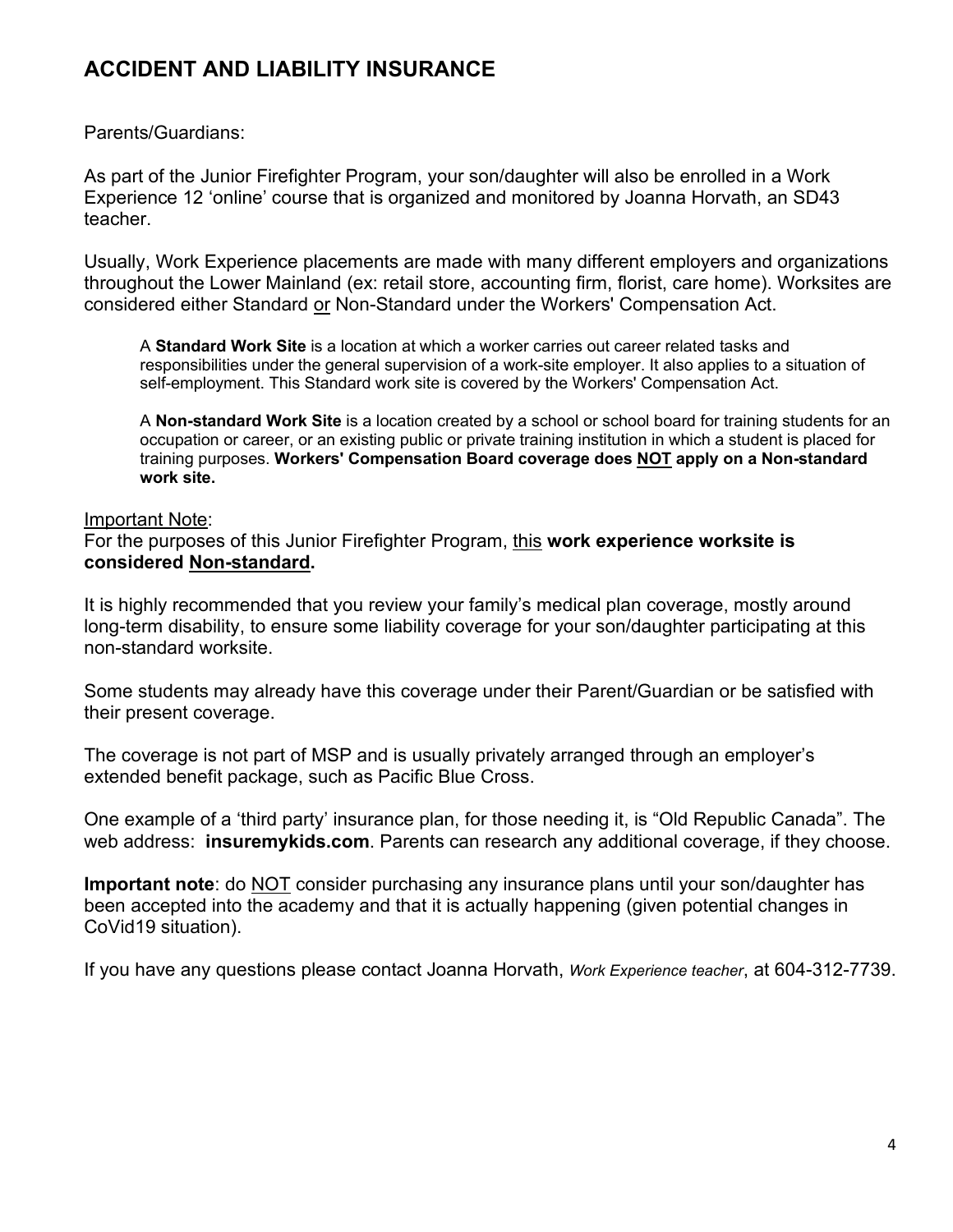# **RULES AND REGULATIONS**

- 1. Students will show up on time and ready for the day dressed in their complete uniform and appliable personal protection equipment (PPE)
- 2. Students must follow all directions from firehall staff and SD43 personnel, including all CoVid19 safety protocols set by the Provincial Health Organization and WorkSafeBC
- 3. Any injury that occurs on City of Coquitlam property must be reported regardless of how minor
- 4. All assigned homework will be handed in at the beginning of class
- 5. Alcohol, cannabis and non-prescription drugs are prohibited during the Junior Firefighter Program
	- a. prescription drugs should be documented on the APPLICANT MEDICAL INFORMATION FORM and reported to the instructor prior to the beginning of class
- 6. Smoking of any kind (regular cigarettes, e-cigarettes/vaping or chewing tobacco) is not permitted during the program
- 7. Students are not to enter out-of-bounds areas. These will be identified on the first day of class
- 8. Students are responsible for their uniform and all equipment assigned to them during the program
- 9. No jewelry is to be worn during the program. Jewelry can get entangled during training exercises and cause serious injuries
- 10. Watches are required for first aid training
- 11. Long hair must be retained during training
- 12. Nail polish and makeup are not to be worn
- 13. All students must be clean shaven. Trimmed mustaches are acceptable but goatees, beards and sideburns below the ears are not acceptable.
- 14. Personal electronic devices (phones, iPads, laptops, Apple watches, etc.) are not permitted during the instructional parts of the program. Students may use them before and after the day's program, and during their lunch period.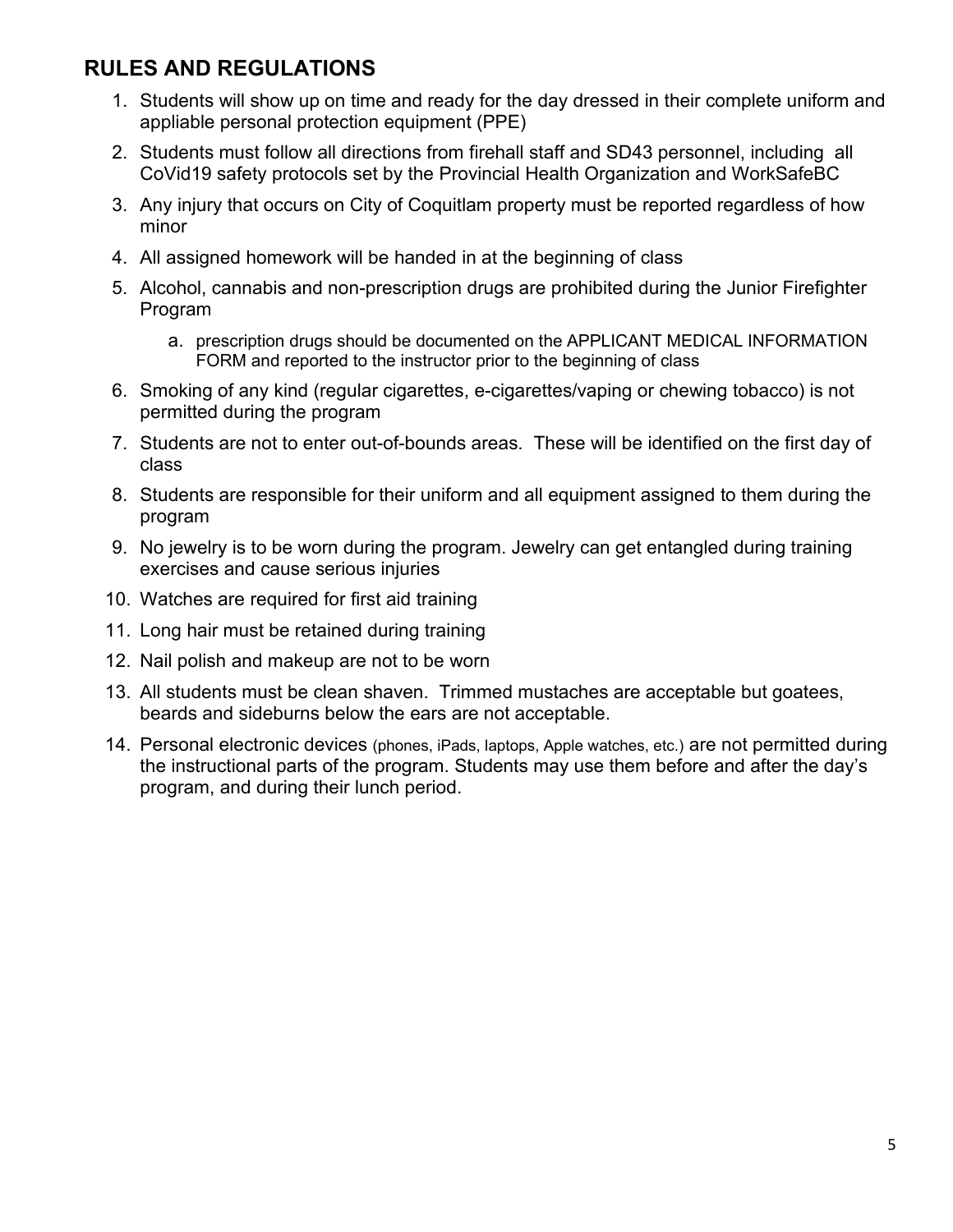# **PERSONAL INFORMATION FORM**

| words, then getting necessary signatures where needed.                                                                                                                             | Note: it is expected student applicant will complete the application package in his/her own         |
|------------------------------------------------------------------------------------------------------------------------------------------------------------------------------------|-----------------------------------------------------------------------------------------------------|
|                                                                                                                                                                                    |                                                                                                     |
| <b>School Information:</b>                                                                                                                                                         |                                                                                                     |
|                                                                                                                                                                                    | Present Grade: _______________                                                                      |
| <b>Applicant (Student) Personal Information:</b><br>Note: Your legal name is as it appears on your birth certificate, passport, driver's license or other government<br>documents. |                                                                                                     |
| Legal First Name: ___________________                                                                                                                                              | Preferred First Name: _________________________                                                     |
| Legal Last Name: Name: Name State State State State State State State State State State State State State State                                                                    |                                                                                                     |
|                                                                                                                                                                                    |                                                                                                     |
|                                                                                                                                                                                    | Postal Code: ________________________                                                               |
| Home phone number: ________________                                                                                                                                                | Student Cell: _________________________________                                                     |
|                                                                                                                                                                                    |                                                                                                     |
|                                                                                                                                                                                    |                                                                                                     |
|                                                                                                                                                                                    |                                                                                                     |
| Do you have any current/valid First Aid certifications?                                                                                                                            | $\Box$ No<br>$\Box$ Yes                                                                             |
|                                                                                                                                                                                    |                                                                                                     |
|                                                                                                                                                                                    | List any other certifications, or courses, that you feel would be of value in a Fire/Rescue career. |
| Do you have your driver's license?<br>$\Box$ No                                                                                                                                    | $\Box$ Yes, my "L"<br>$\Box$ Yes, my "N"                                                            |
|                                                                                                                                                                                    | If "Yes", what is your driver's license number:                                                     |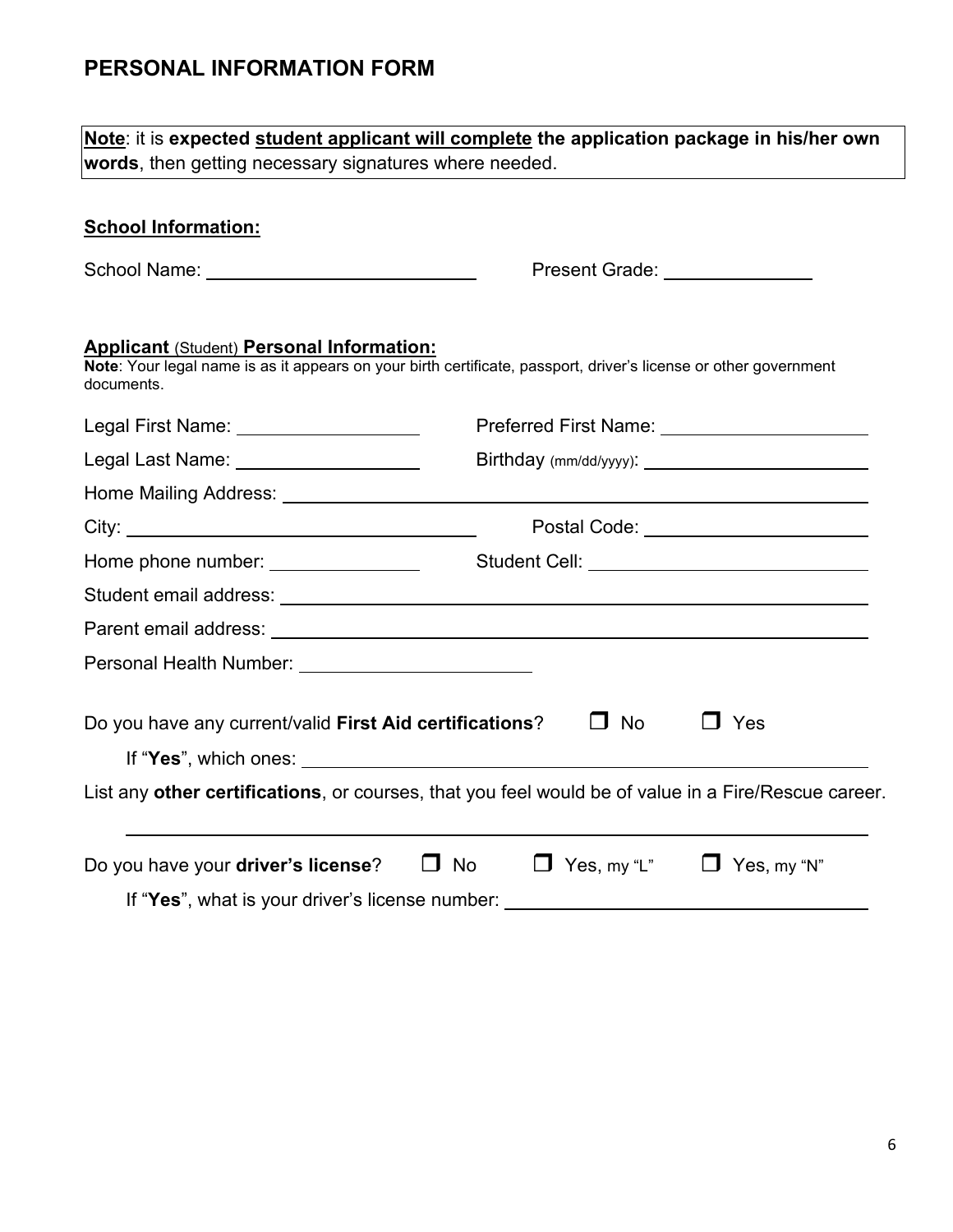# **PARENT/GUARDIAN INFORMATION**

It is presumed that most high school students live with at least one supervising adult who is responsible for them.

For the purposes of this application, this person is referred to as your Parent or Guardian; although, there may be a step-parent, foster parent, grandparent, uncle, aunt, adult brother or sister or another adult or legally appointed caretaker who is responsible for you.

The information below applies to your Parent or Guardian.

First Name: Last Name:

Best phone number(s) to be reached at:

# **EMERGENCY CONTACTS**

If you become ill or injured while you are in the Junior Firefighter Program, Coquitlam Fire/Rescue would like an alternate emergency contact who can be notified in case your parent or guardian is unavailable to assist.

- List two contacts in the order that they should be contacted
- Contact must be adults who have a car and a driver's license
- The contact must live in the lower mainland
- Ideally, the contact lives close to Coquitlam and must be informed by you that they are being listed as an emergency contact

| First Name: <u>with the set of the set of the set of the set of the set of the set of the set of the set of the set of the set of the set of the set of the set of the set of the set of the set of the set of the set of the se</u> | Last Name: <u>__________________________</u>                                                                    |
|--------------------------------------------------------------------------------------------------------------------------------------------------------------------------------------------------------------------------------------|-----------------------------------------------------------------------------------------------------------------|
|                                                                                                                                                                                                                                      |                                                                                                                 |
|                                                                                                                                                                                                                                      |                                                                                                                 |
|                                                                                                                                                                                                                                      |                                                                                                                 |
| First Name: Name: Name and Name and Name and Name and Name and Name and Name and Name and Name and N                                                                                                                                 | Last Name: University of the University of the University of the University of the University of the University |
| How do you know this person?                                                                                                                                                                                                         |                                                                                                                 |
|                                                                                                                                                                                                                                      |                                                                                                                 |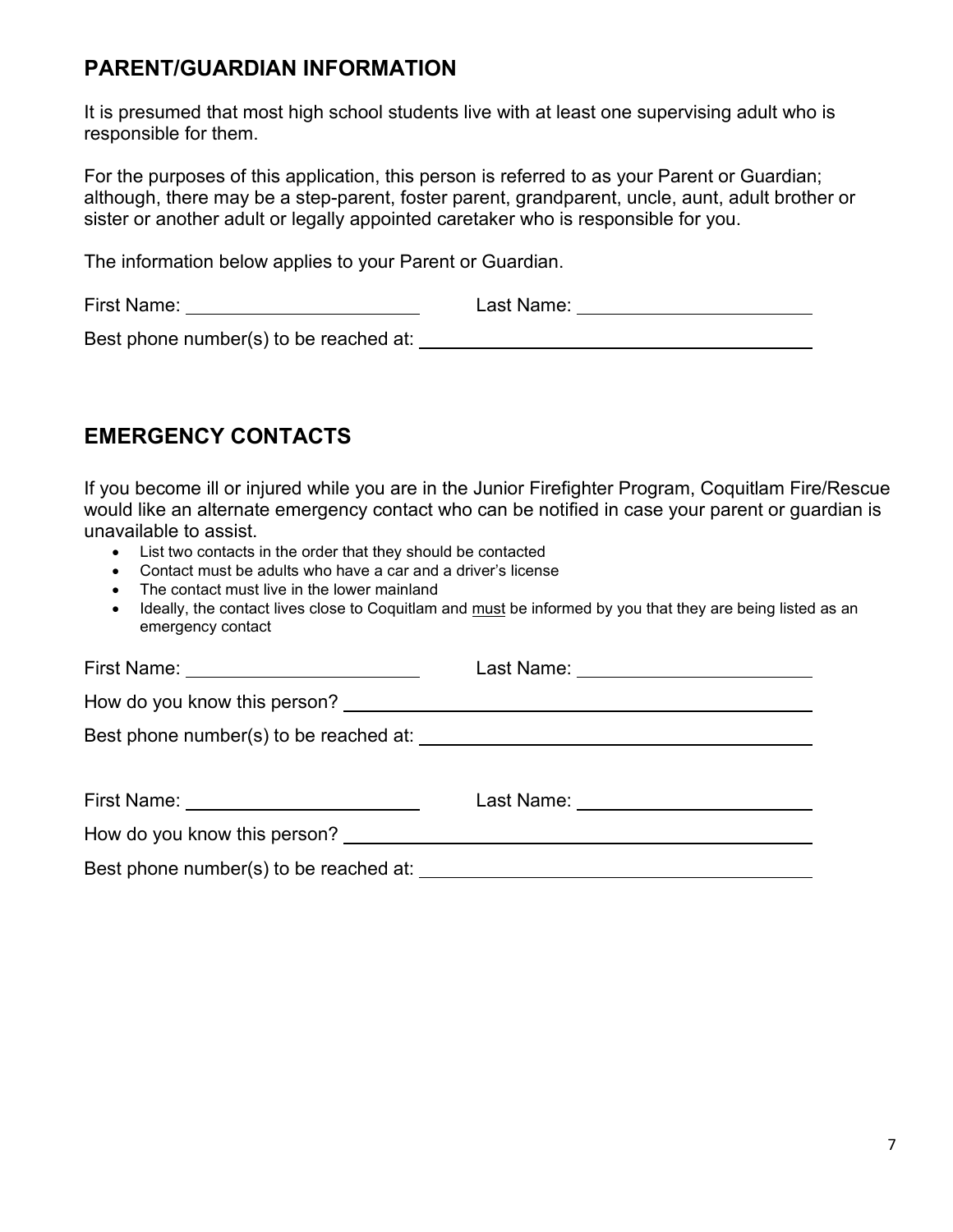# **APPLICANT** (Student) **MEDICAL INFORMATION**

Family Doctor's Name:

Address:

Telephone Number:

Are there any medical conditions, illnesses or injuries that may limit your full participation during this Junior Firefighter Program that you feel the school district and Coquitlam Fire & Rescue should know about? If "yes", please explain.

| When was your last tetanus shot?            |           |                       |  |
|---------------------------------------------|-----------|-----------------------|--|
| Do you have any allergies to:               |           |                       |  |
| $\bullet$ specific foods?                   | $\Box$ No | Yes                   |  |
|                                             |           |                       |  |
| animals?<br>$\bullet$                       | $\Box$ No | Yes                   |  |
| If 'yes', please list:                      |           |                       |  |
| bites, like insects? $\Box$ No<br>$\bullet$ |           | Yes<br>$\blacksquare$ |  |
| If 'yes', please list:                      |           |                       |  |
| other aversions? $\Box$ No<br>$\bullet$     |           | Yes                   |  |
| If 'yes', please list:                      |           |                       |  |

Students with any allergies or medical conditions should ensure they **bring necessary medical supplies and/or medicines** with them to the Junior Firefighter Program.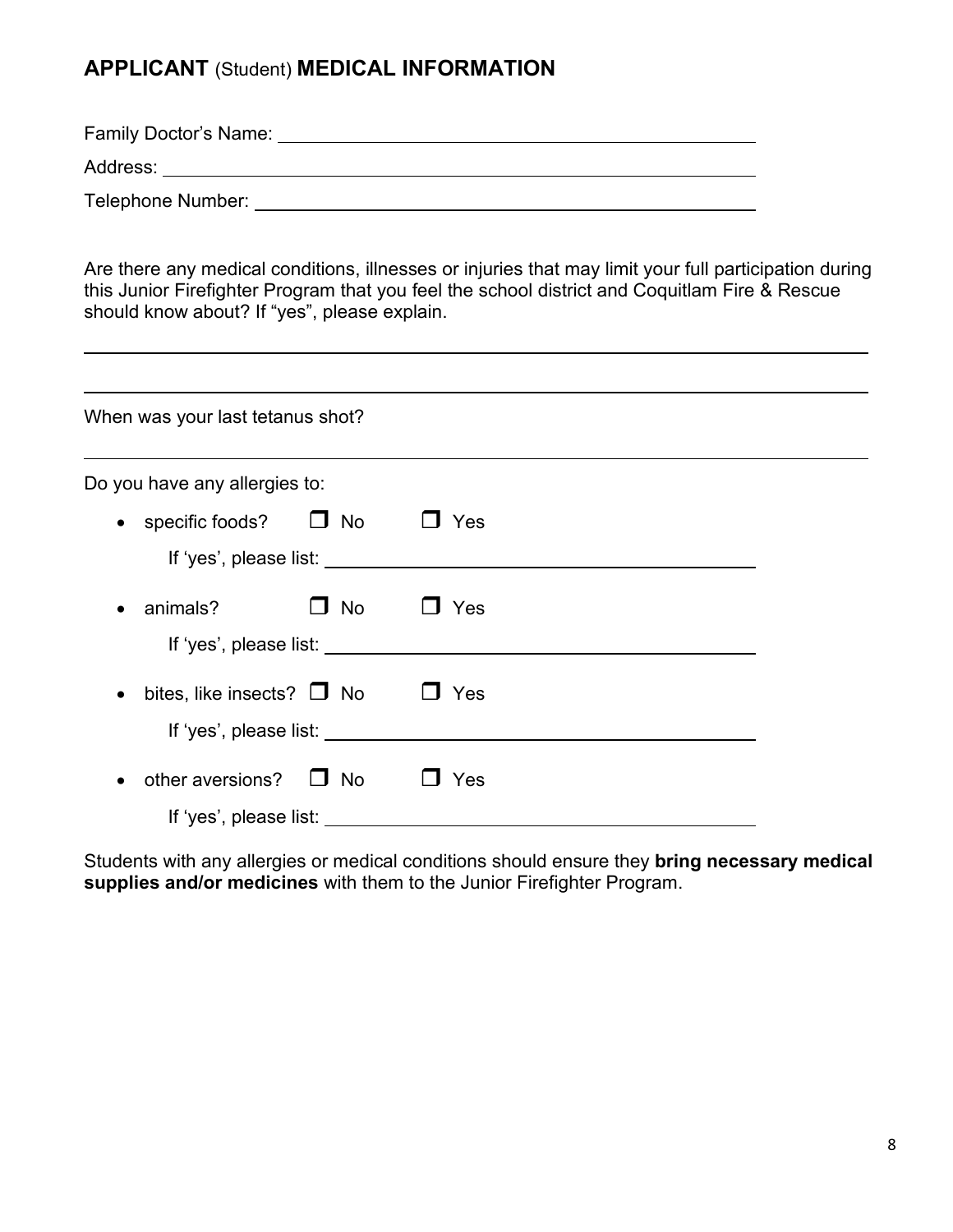# **APPLICANT** (student) **DECLARATION**

I, (print name) , declare that I have read all the information included in this package and that the information that I have given is true and correct.

I understand that firefighting is a physical and demanding job and that the Junior Firefighter Program may test my limits of fitness and endurance.

I am not aware of any existing medical or physical conditions that would place me at risk by taking part in this program.

I am committed to complete all the training days and all the assignments given to me by the instructors, by their due dates.

I declare that I will notify the School District representative and Coquitlam Fire/Rescue if any of the information that I have listed in this package changes, or of any circumstance that may bring into question the appropriateness of my behaviour into question.

I understand that such a circumstance as stated above may not necessarily result in my being removed as an applicant or as a student in the Junior Firefighter Program; however, failure to disclose or conceal any circumstances as mentioned above may conclude with me being expelled from the program.

I understand that my acceptance into Coquitlam Fire/Rescue's Junior Firefighter Program will be based on:

- My fitness level
- My academic standing, including attendance and lates
- My letters of references from a high school teacher and community member
- My letter of intent and updated resume
- My personal interview

Applicant Signature: Date: Date: Date: Date: Date: Date: Date: Date: Date: Date: Date: Date: Date: Date: Date: Date: Date: Date: Date: Date: Date: Date: Date: Date: Date: Date: Date: Date: Date: Date: Date: Date: Date: Dat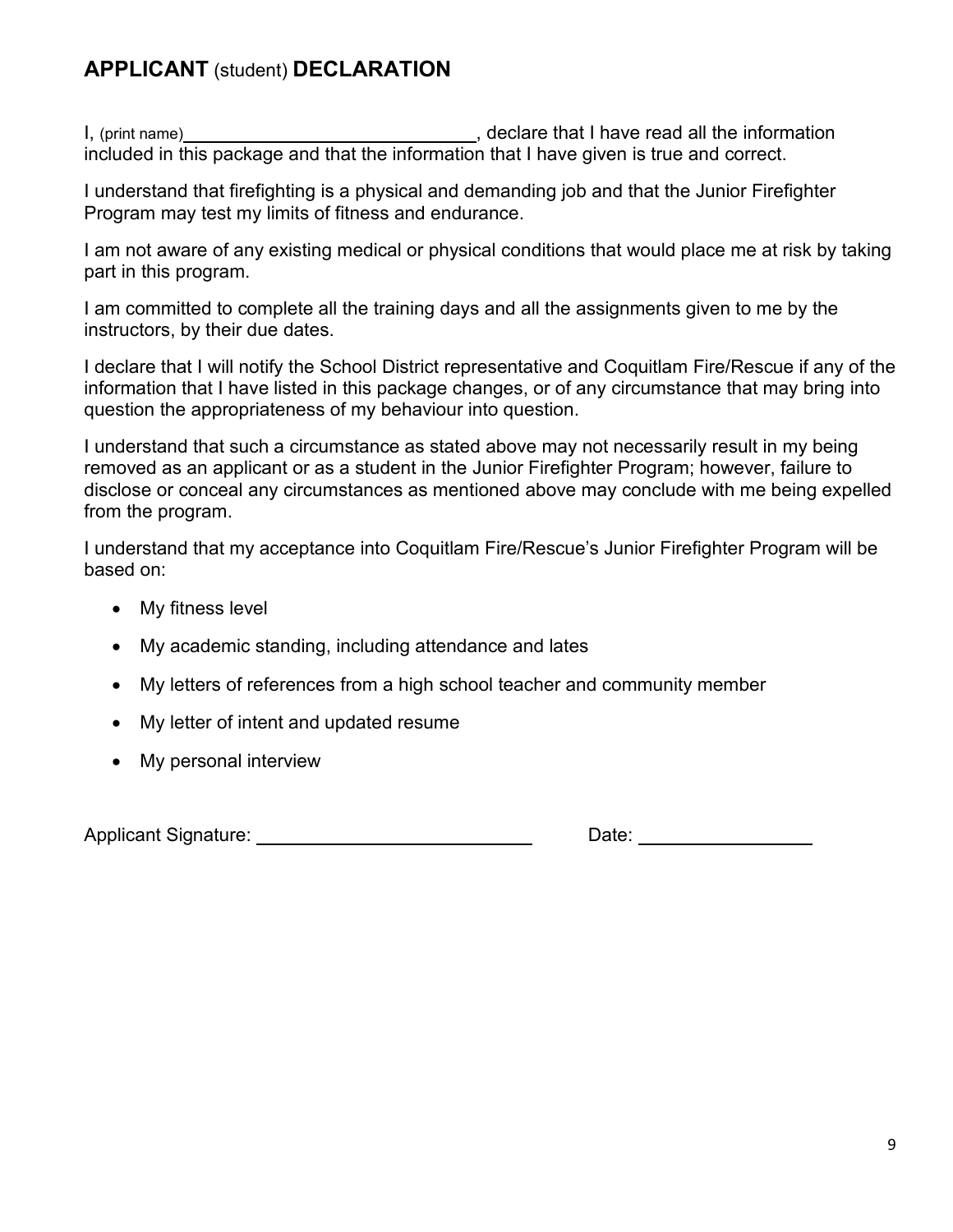# **PARENT/GUARDIAN DECLARATION**

I, (print name) , declare that I have read all the information included in this package and that the information that I have given is true and correct.

I understand that firefighting is a physical and demanding job and that the Junior Firefighter Program may test my son's/daughter's/ward's limits of fitness and endurance.

I am not aware of any existing medical or physical conditions that would place my son/daughter/ward at risk by taking part in this program.

I declare that my son/daughter/ward is committed to completing all the training days and all the assignments given to him/her/them by the instructors, by their due dates.

I declare that my son/daughter/ward will notify the School District representative and Coquitlam Fire/Rescue if any of the information that he/she/they has listed in this package changes, or of any circumstance that may bring into question the appropriateness of his/her behaviour into question.

I understand that such a circumstance as stated above may not necessarily result in him/her/they being removed as an applicant or as a student in the Junior Firefighter Program; however, failure to disclose or conceal any circumstances as mentioned above may conclude with him/her being expelled from the program.

I understand that my son's/daughter's/ward's acceptance into Coquitlam Fire/Rescue's Junior Firefighter Program will be based on:

- his/her/their fitness level
- his/her/their academic standing, including attendance and lates
- his/her/their letters of references from a high school teacher and community member
- his/her/their letter of intent and updated resume
- his/her/their personal interview

Parent/Guardian's Signature: Date: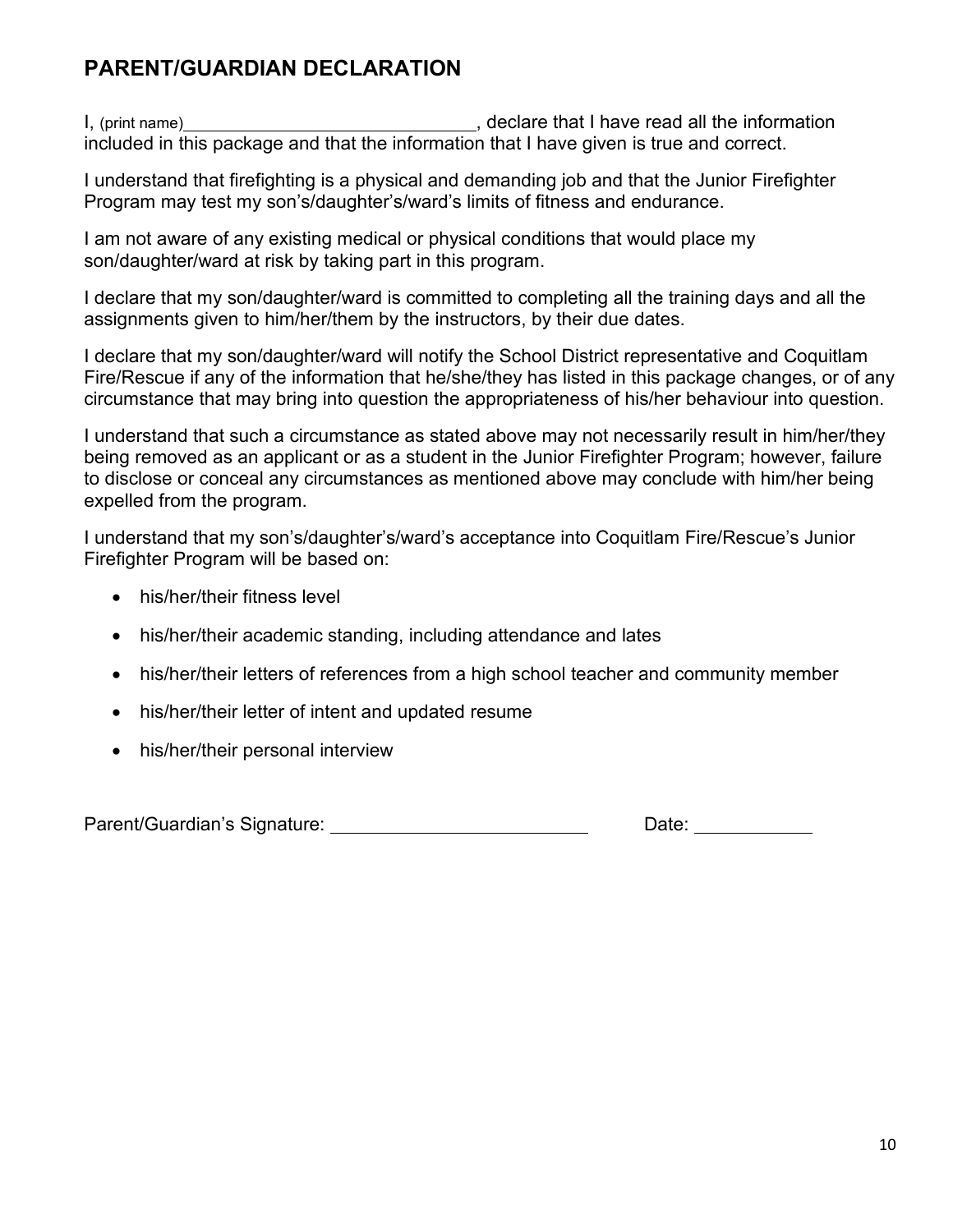# **SCHOOL DECLARATIONS**

**Applicants:** Please obtain the name and signature from an **administrator**, your **counsellor** and a **teacher** you have recently taken a course or extra-curricular event with**.**

I, (print **Administrator**'s name) , **know**, **encourage** and **support** this student in his/her quest to be accepted into the Junior Firefighter Program. I feel this candidate would benefit greatly from this experience and be a **wonderful ambassador of our school and school district**.

I, (print **School Counselor**'s name) , **know**, **encourage** and **support** this student in his/her quest to be accepted into the Junior Firefighter Program. I feel this candidate would benefit greatly from this experience and be a **wonderful ambassador of our school and school district**.

I, (print **Teacher**'s name) ,

**know**, **encourage** and **support** this student in his/her quest to be accepted into the Junior Firefighter Program. I feel this candidate would benefit greatly from this experience and be a **wonderful ambassador of our school and school district**.

I have discussed this Junior Firefighter Program with the candidate. Part of the discussion was in attendance, grades, work habits and behaviour.

I understand that this student's application for the Junior Firefighter Program will be based, in part, on the expectation and confirmation that their behaviour both within our school district and within our community will have been beyond reproach.

I understand that; at any point in the application process and, if accepted, at any point after this student's application has been accepted, the school district will immediately notify the Career Programs Coordinator (Doug MacLean: 604-341-8977) of any circumstance, within our school district and or within our community, that may bring the appropriateness of this student's participation into question.

I understand that such circumstances as stated above may not necessarily result in this student being removed as an applicant or student for the Junior Firefighter Program however, a failure to disclose or conceal any of the circumstances mentioned above will result in this student's removal as an applicant or student.

| Administrator Signature: Management Communication of Administrator Signature: | Date: ____________________                                                                                                                                                                                                     |
|-------------------------------------------------------------------------------|--------------------------------------------------------------------------------------------------------------------------------------------------------------------------------------------------------------------------------|
| Counselor Signature: Counselor Signature:                                     | Date: the contract of the contract of the contract of the contract of the contract of the contract of the contract of the contract of the contract of the contract of the contract of the contract of the contract of the cont |
| Teacher Signature:                                                            | Date: the contract of the contract of the contract of the contract of the contract of the contract of the contract of the contract of the contract of the contract of the contract of the contract of the contract of the cont |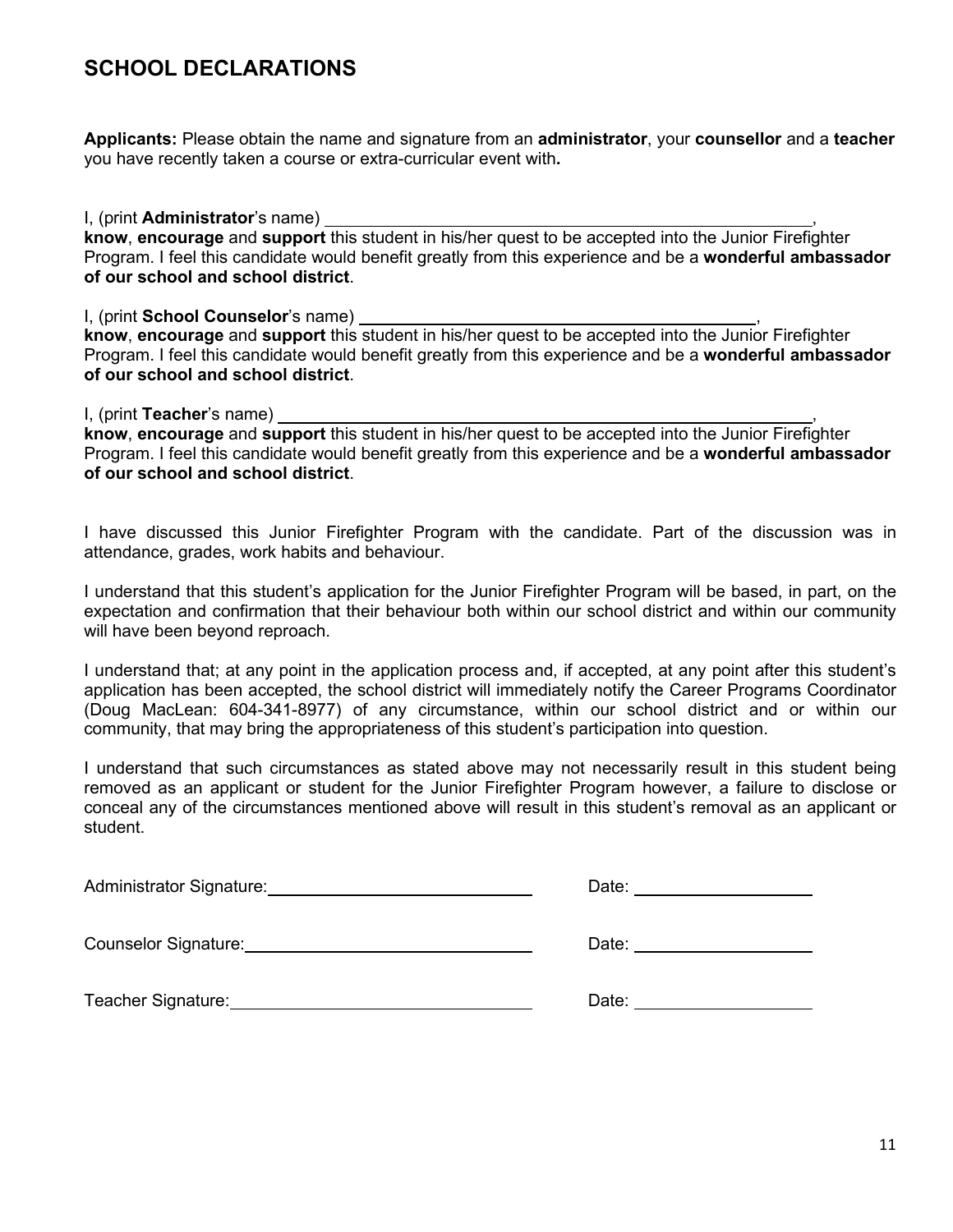# **PARENT WAIVER AND ACKNOWLEDGMENT**

The City of Coquitlam (the "City") Fire/Rescue Junior Firefighter Program (the "Program") is a work experience program that introduces students to firefighting theory and practical skills, including fire hose drags and carries, setting up and climbing an aerial ladder/bucket, fire extinguisher training, climbing a training tower in firefighting gear, rappelling, fire pumper vehicle activities, auto extrication training (e.g., cutting cars, removing glass, vehicle stabilization) and using other firefighting equipment.

The Program is designed to provide challenges and skill-building opportunities and includes a number of activities with inherent risks that are different or greater than those normally assumed at home or school, including risks related to use of Fire/Rescue grounds and equipment, slipping, tripping, falling from a height, being struck by falling objects, improper use or failure of equipment, over-exertion, exhaustion, inclement weather, impact or collision with equipment or persons and negligence or unauthorized activities of others. While the City takes reasonable safety precautions, it is not possible to eliminate all risk.

Participants are required to wear all safety gear and strictly comply with all instructions and directions provided by Fire/Rescue staff and other Program facilitators. Participants must share responsibility for their own safety and that of others during the Program and are encouraged to seek clarification regarding safety or any other matter at any time.

In consideration of the City allowing the student named below (the "**Participant**") to participate in the Program, the Participant's parent or legal guardian (the "**Parent**") hereby:

- 1. confirms that participation in the Program is suitable for the Participant;
- 2. consents to the Participant participating in the Program;
- 3. confirms that he or she understands and freely and fully assumes the risks and hazards, known and unknown, inherent in the nature of the Program;
- 4. acknowledges and understands that the Participant may suffer personal injury (including death), property damage or loss due to participation in the Program; and
- 5. confirms that the Participant has been advised of the inherent risks of the Program and the requirement to follow all reasonable rules and regulations provided and that the Participant has read, understands and agrees to the terms of this Consent and Acknowledgement of Risk.

The Parent and the Participant are encouraged to contact Fire/Rescue if they have any questions or concerns about the risks described above or any other concerns regarding participation in the Program.

If any part of this Consent and Acknowledgement of Risk is determined by any court to be illegal or unenforceable, that part will be severed, and the remaining parts will continue in full force and effect.

This Consent and Acknowledgement of Risk is governed by and will be construed in accordance with the laws of the Province of British Columbia.

Participant's Name:

Parent/Legal Guardian Consent and Acknowledgement of Risk:

Name: when the contract of the contract of the contract of the contract of the contract of the contract of the contract of the contract of the contract of the contract of the contract of the contract of the contract of the

Signature: Date: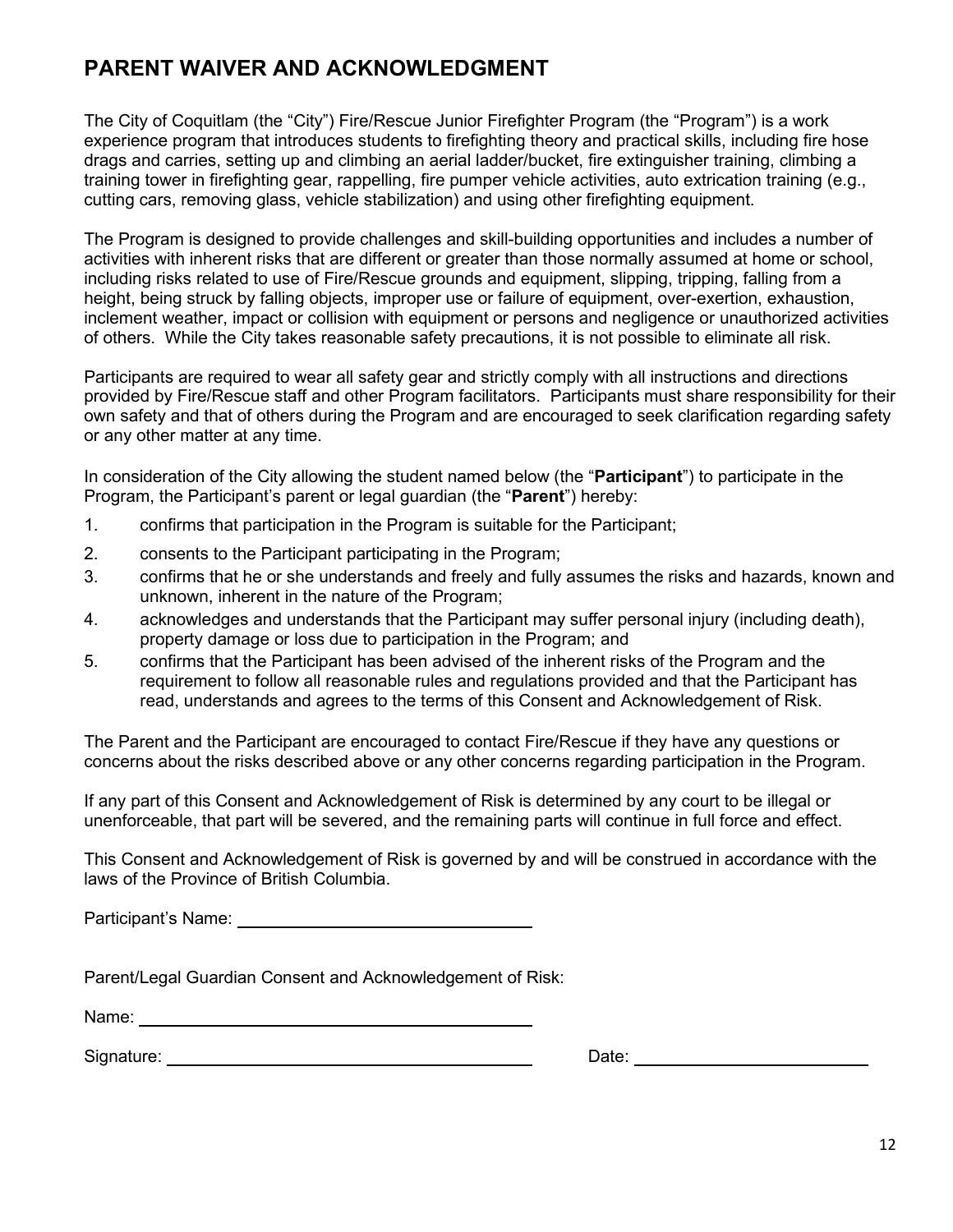# **RCMP CRIMINAL RECORD AND POLICE INDICES CHECK**

(Please print very clearly)

Student's full **legal** Name:

Student Birthdate: month: day: year:

- 1. To your knowledge, have **you** ever been the subject of a police investigation? (this includes having name written down by a police officer for further follow-up - not just a charge or arrest) If "yes", please explain.
- 2. To your knowledge, have any of your **family members** ever been the subject of a police investigation? If "yes", please explain.
- 3. I, (clearly print applicant's full legal name)  $\overline{a}$  and  $\overline{b}$  and  $\overline{c}$  are permission to the set of the set of the set of the set of the set of the set of the set of the set of the set of the set of the set o Royal Canadian Mounted Police to obtain all information necessary to qualify me in this Work Experience Program. It is understood that the Coquitlam Fire/Rescue will have final authority in the approval or rejection of an application, and whose decision or the criteria, or method of arriving at such a decision, will not be questioned or objected to by me, and I will bear no grievance against the Coquitlam Fire/Rescue in this respect.

#### **Note**:

Any false, misleading or omitted information with respect to this application will be grounds for removal from the application process or, if accepted, immediate removal from the academy.

| Applicant Signature:       | Date: |
|----------------------------|-------|
|                            |       |
| Parent/Guardian Signature: | Date: |

#### **RCMP / Coquitlam Fire/Rescue / STAFF USE ONLY:**

(These check boxes are for police and firefighter use only, please check applicable box)

- **Q** CPIC Persons Check:
- $\Box$  CPIC CNI And CR:
- **PIRS PROS PRIME:**
- $\Box$  Driving Record:

**Interview Notes**: Police Interview Recommendations:

Police Interviewer Name: Date: Date: Approved: Y / N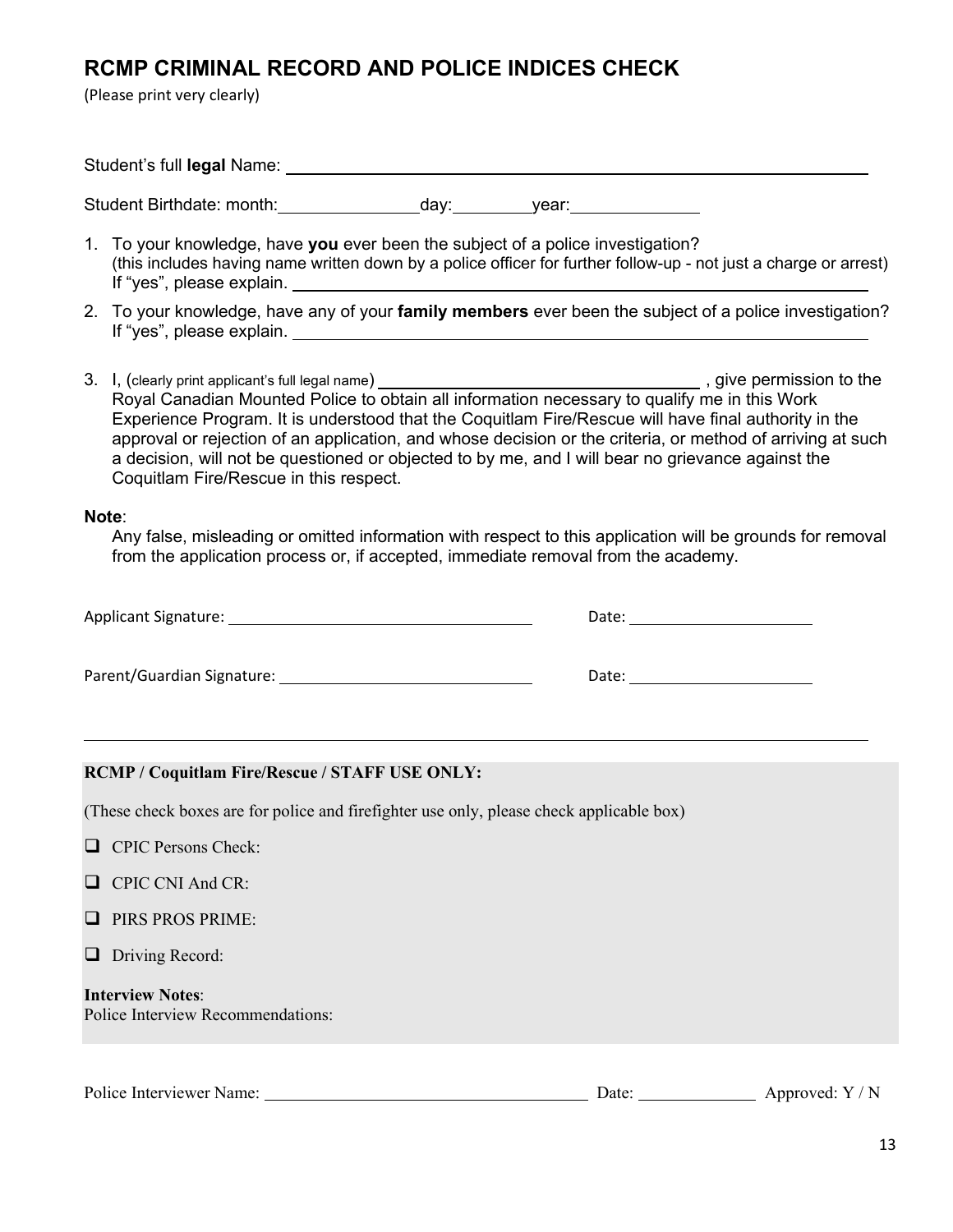# **PHYSICAL FITNESS TEST**

Student Name (Last + First):

School Name: 2008 - 2008 - 2010 - 2010 - 2010 - 2010 - 2010 - 2010 - 2010 - 2010 - 2010 - 2010 - 2010 - 2010 -

## **Physical Fitness Test:**

It is **expected that students will train/prepare for the fitness testing**. Many students struggle with the run, so it is recommended to do timed runs of the track (Town Centre track by the Coquitlam Firehall) at least a few times before the actual timed run in mid-January.

This test will be overseen by a Coquitlam Fire/Rescue and SD43 personnel.

If a candidate attends the program and it becomes apparent that they have not maintained their physical fitness, the candidate may be sent home.

## **Fitness Testing Elements:**

- "**Cooper's (Run) Test**" 6 laps of a 400-metre track… ideally 12 mins or less
- **Push-ups** as many as possible in 60 seconds… benchmark: 20 push-ups
- **Sit-ups** as many as possible in 60 seconds… benchmark: 40 sit-ups

| <b>TEST</b>          | <b>RESULTS</b> | <b>COMMENTS</b> |
|----------------------|----------------|-----------------|
| 6 laps of 400m track |                |                 |
| Push-ups             |                |                 |
| Sit-ups              |                |                 |

Date of Test: <u>with a set of the set of the set of the set of the set of the set of the set of the set of the set of the set of the set of the set of the set of the set of the set of the set of the set of the set of the se</u>

Examiner: University of the state of the state of the state of the state of the state of the state of the state of the state of the state of the state of the state of the state of the state of the state of the state of the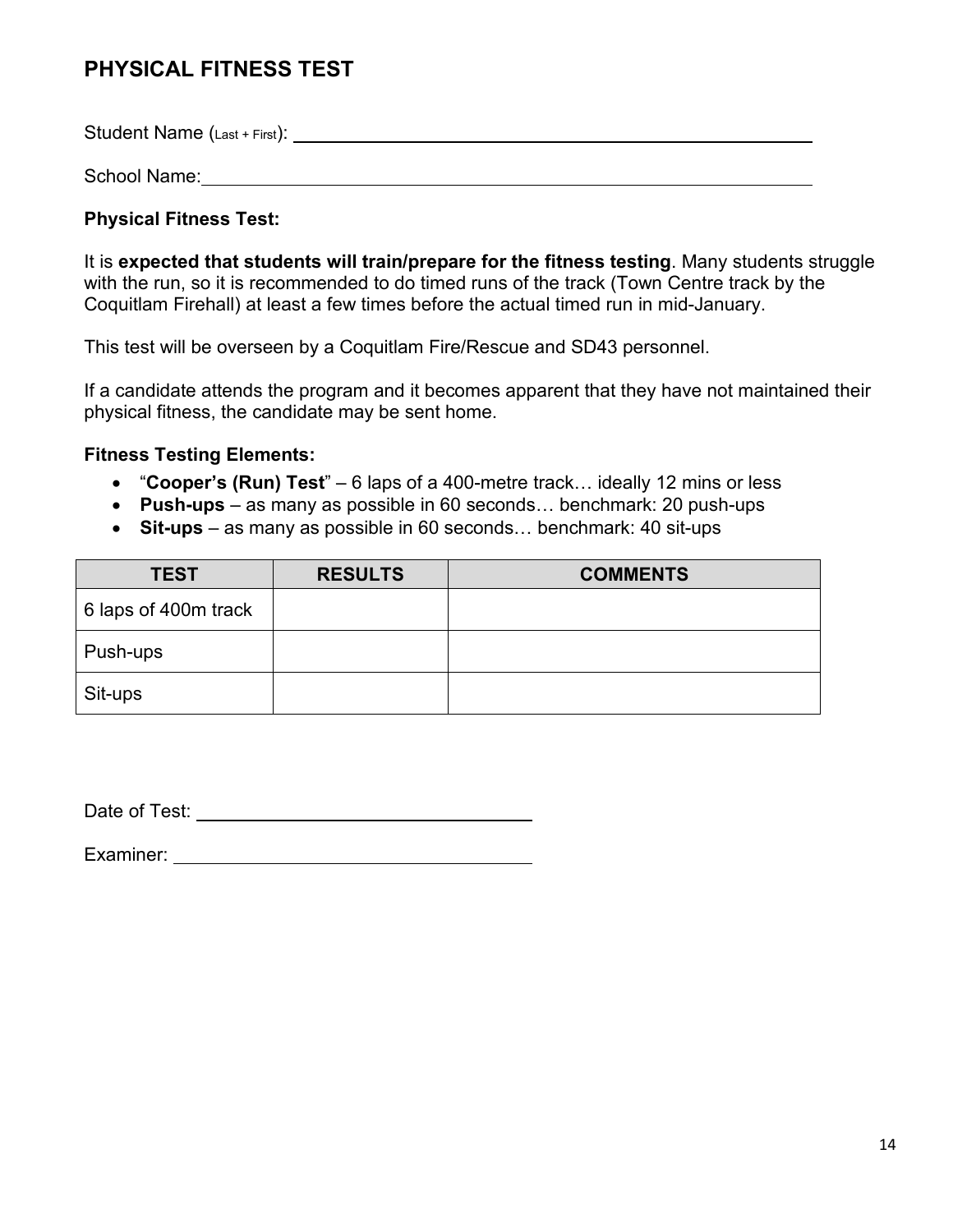# **MEDIA COVERAGE AND PHOTOGRAPHY NOTICE**

The *Freedom of Information and Protection of Privacy* legislation came into effect for schools in the fall of 1994. To ensure that we are complying with the legislation, please read the following information carefully.

## **Media Coverage and Photographs:**

From time to time, the school receives requests from newspaper and television reporters to visit our schools and Partnership Programs to do a story about some aspect of the school or its programs.

Requests of this nature are given careful consideration and approval may only be granted by the Principal and the Superintendent of Schools. There is a possibility the reporters will want to take photographs or film footage to accompany their story. While the schools attempt to cooperate with the media wherever possible, the school districts recognize there are instances where publicity of this nature is not welcome by individuals.

As well, in the school districts, district staffs can photograph individual students and groups of students to commemorate events and to promote various educational, sports and cultural events taking place in the district.

Therefore, parents may not wish their child to appear in a newspaper photograph or to be televised while involved in school activities, or have their child photographed by district staff for promotional purposes. Accordingly, please tick off the appropriate box below and please sign the form below and the schools will work with you and your child to minimize the possibility of this happening.

 **I agree** my child **may be** involved in media coverage and may be photographed by school district and/or Junior Firefighter staff



I **do <u>not</u>** wish my child to be involved in media coverage or to be photographed by school district and/or Junior Firefighter staff

Student Name: **Student Name: Student Name: Student Name: Student Name: Student Name: Student Name: Student Name: Student Name: Student Name: Student Name: Student Name: Student Name: Student Name:**

Parent/Guardian Name (please print):

Parent/Guardian Signature:

| Date: |  |
|-------|--|
|       |  |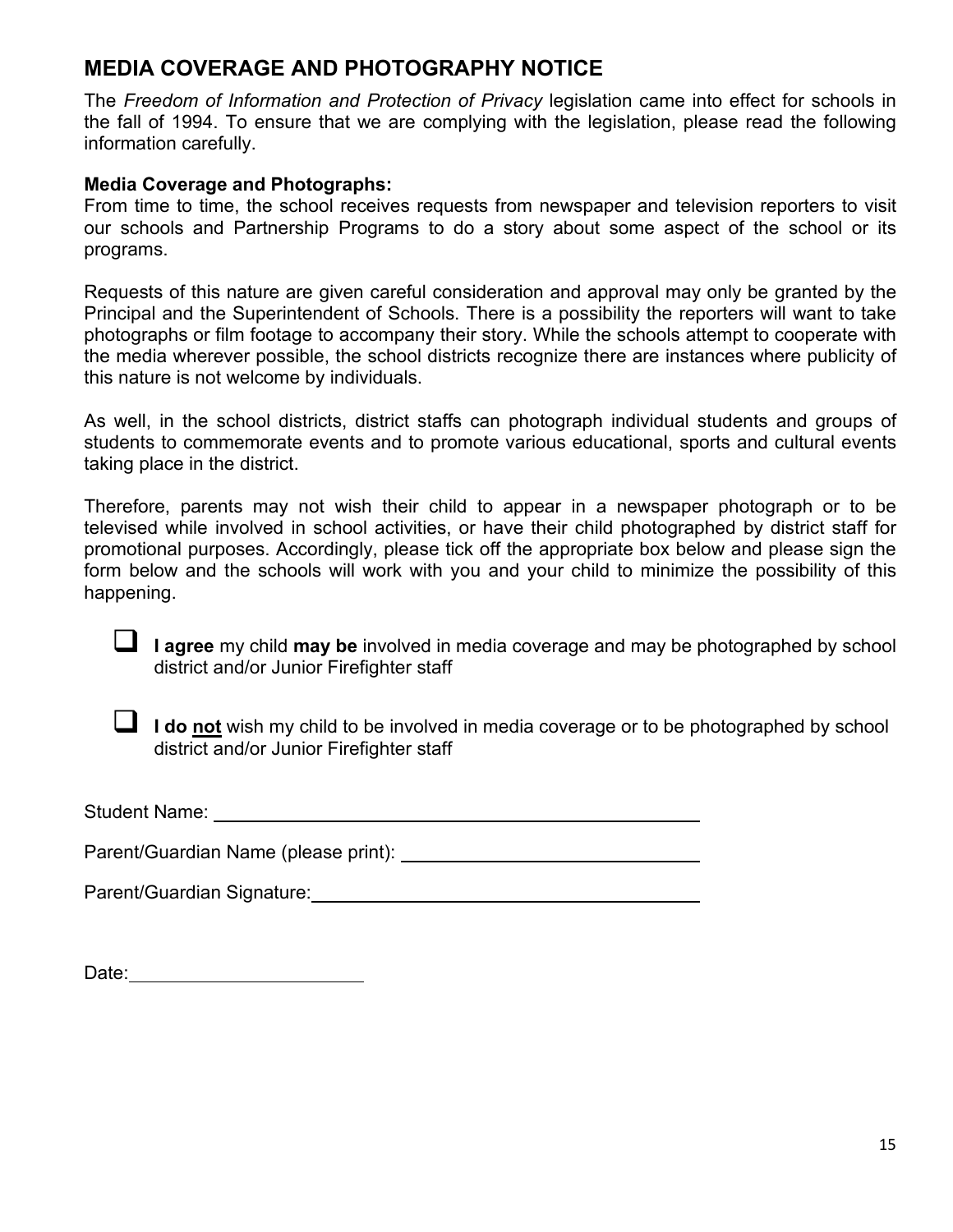# **WHO AM I?**

These questions will **help you/us during the personal interview**, plus allow some of your answers will help you to update your resume (which you will submit on your personal interview day)

| <b>Previous Fire Academies:</b>                                                                                                                     |                                                                                                                                                                |           |  |
|-----------------------------------------------------------------------------------------------------------------------------------------------------|----------------------------------------------------------------------------------------------------------------------------------------------------------------|-----------|--|
| Have you applied for or attended any academy in the past?                                                                                           | $\Box$ Yes                                                                                                                                                     | $\Box$ No |  |
|                                                                                                                                                     |                                                                                                                                                                |           |  |
| <b>Future Plans:</b>                                                                                                                                |                                                                                                                                                                |           |  |
|                                                                                                                                                     |                                                                                                                                                                |           |  |
|                                                                                                                                                     |                                                                                                                                                                |           |  |
|                                                                                                                                                     |                                                                                                                                                                |           |  |
| Give 2 specific examples of things you have done in the past 6 months that you feel will help you with your future<br>career and educational goals. |                                                                                                                                                                |           |  |
| 1.                                                                                                                                                  |                                                                                                                                                                |           |  |
| 2.                                                                                                                                                  |                                                                                                                                                                |           |  |
|                                                                                                                                                     |                                                                                                                                                                |           |  |
| <b>UNpaid Community Service or Volunteer Experience: [list most current first]</b>                                                                  |                                                                                                                                                                |           |  |
|                                                                                                                                                     |                                                                                                                                                                |           |  |
| Contact Person: New York Contact Person:                                                                                                            |                                                                                                                                                                |           |  |
|                                                                                                                                                     |                                                                                                                                                                |           |  |
|                                                                                                                                                     |                                                                                                                                                                |           |  |
|                                                                                                                                                     |                                                                                                                                                                |           |  |
|                                                                                                                                                     | Contact Person: New York State State State State State State State State State State State State State State S<br>Phone number: ______________________________ |           |  |
|                                                                                                                                                     |                                                                                                                                                                |           |  |
| Paid Work Experience: [list most current first]                                                                                                     |                                                                                                                                                                |           |  |
| Company #1: New York Company #1:                                                                                                                    |                                                                                                                                                                |           |  |
|                                                                                                                                                     |                                                                                                                                                                |           |  |
|                                                                                                                                                     |                                                                                                                                                                |           |  |
|                                                                                                                                                     |                                                                                                                                                                |           |  |
|                                                                                                                                                     |                                                                                                                                                                |           |  |
|                                                                                                                                                     |                                                                                                                                                                |           |  |
| Responsibilities/Duties: Note of the second service of the service of the service of the service of the service                                     |                                                                                                                                                                |           |  |